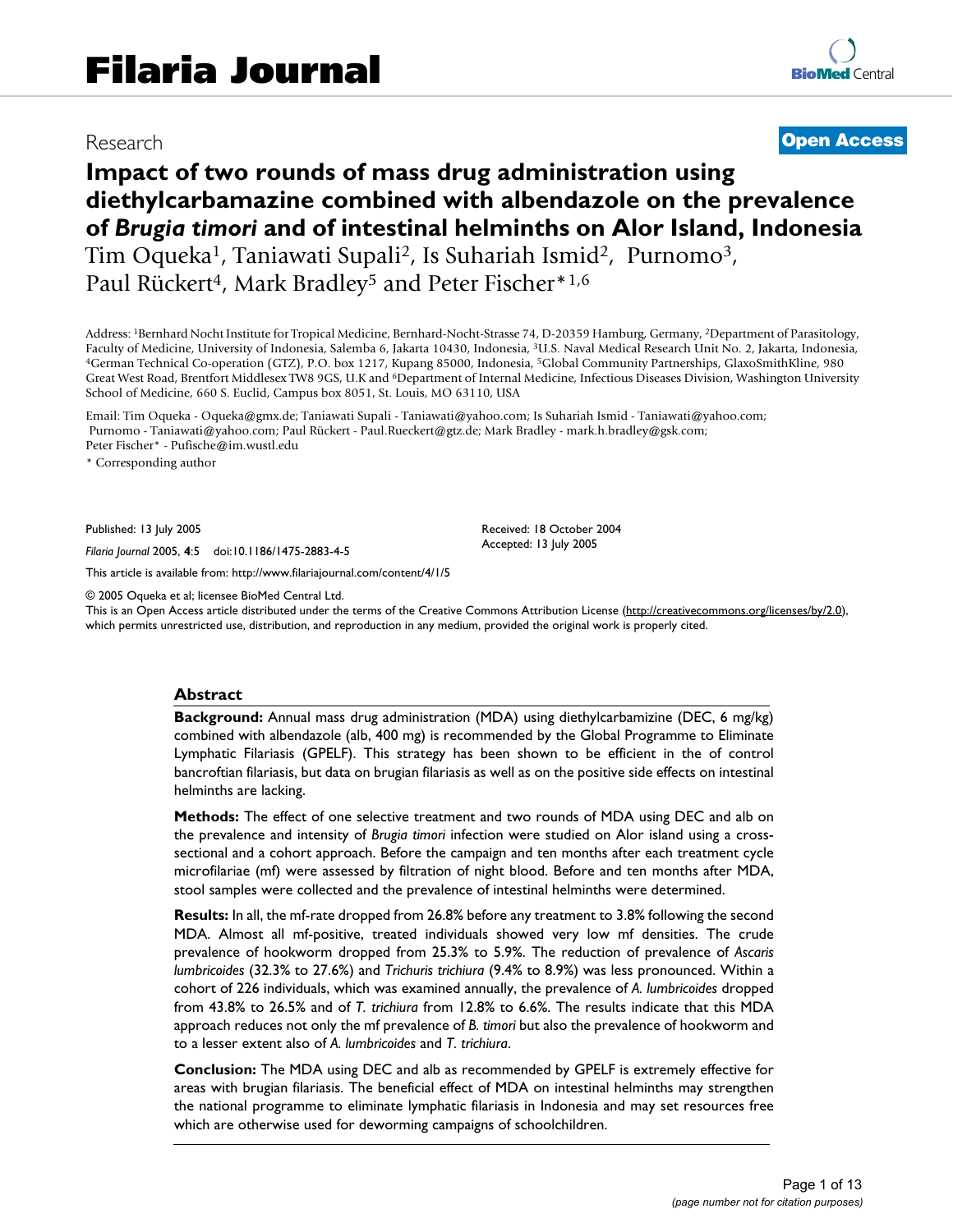# **Background**

Lymphatic filariasis (LF) has been targeted by the World Health Organization for elimination as a public health problem by the year 2020 [1,2]. It is caused by three species of filarial parasites: *Wuchereria bancrofti* infects about 115 million people in Africa, India and other tropical and subtropical areas, whereas *Brugia malayi* infects about 13 million people in south India and south-east Asia and it is replaced by its sibling species *Brugia timori* in eastern Indonesia and Timor-Leste [3]. In Asia, the key strategy of the Global Programme to Eliminate LF (GPELF) is an annual mass drug adminstration (MDA) of all individuals at risk of infection with a single annual dose of diethylcarbamazine (DEC) combined with albendazole (alb) for at least four to five subsequent years [2,4]. This approach has been shown to reduce microfilaraemia of *W. bancrofti* and *B. malayi* efficiently [5-7]. Studies in areas endemic for *W. bancrofti* also indicate that the treatment with DEC combined with alb has the additional long-term beneficial effect of reducing prevalence and intensity of infection with intestinal helminths such as *Ascaris lumbricoides*, hookworms and *Trichuris trichiura* [8-11].

In 2001, The Department of Health of the Indonesian Government decided to participate in the GPELF. Although Indonesia has a long history in filariasis control programmes [12], filariasis is still in many areas a large public health problem and the new strategy recommended by GPELF was never evaluated. Therefore, studies were initiated to investigate the efficacy of a single dose DEC combined with alb to control *W. bancrofti* and *B. timori* infections on Alor island [13]. The treatment was judged to be efficient and safe enough to be employed in an MDA approach and an area endemic for *B. timori* was selected for annual follow-up studies [13-15].

In the present study we examined the prevalence of *B. timori* microfilaraemia following one selective treatment and two annual rounds of MDA using DEC combined with alb in a highland village of Alor island. We assessed the prevalence of intestinal helminths before MDA and its impact on the prevalence of the most common intestinal helminths, *A. lumbricoides*, hookworms and *T. trichiura*. We provide data on the effectiveness of two annual single doses of DEC and alb treatment to control *B. timori* and intestinal helminths.

# **Methods**

# *Study area*

The study was performed in Mainang village on Alor island (East Nusa Tenggara Timor, Indonesia). This village was first characterized in April 2001, and it was found to have a prevalence of *B. timori* microfilaraemia of about 25%. [[16\]](#page-11-0). About 40% of the inhabitants showed signs of infection and 80% presented IgG4 antibodies reactive with a recombinant *B. malayi* antigen, BmR1 [[16,](#page-11-0)17]. *Anopheles barbirostris* mosquitoes were identified as vectors for *B. timori* [18]. An animal reservoir for this *Brugia* species is not known and wild-life as well as domestic animals were rare in the study village. Before treatment intestinal helminths were common, especially *A. lumbricoides* (prevalence 2002, 32.3%) and hookworms (prevalence 2002, 25.3%) as well as *T. trichuria* (prevalence 2002, 9.4%). In the study area a few individuals received diethylcarbamazine (DEC) before 1990 and no anthelminthics were commercially available on the island. However, a deworming campaign was performed in schoolchildren at irregular intervals using generic benzimidazole derivates before the year 2000. In the village about 60% of eligible children attended school.

# *Sample collection*

Originally, the study was planned as a cohort-study with annual re-examinations. Since the most appropriate travel period to Alor is also harvesting season, many farmers were absent from their home during the re-examinations. Therefore, in 2001, 2002, 2003 and 2004 between 37 and 51% of the total resident population (about 1,500 individuals) were examined and data were analysed using a cross-sectional approach. The percentage of newly registered individuals, decreased from 45% during the first annual re-examination in 2002 to 25% in 2003 and to 20% in 2004. By summarizing all surveys, about 90% of the resident population living in the area in 2001 attended at least one survey. Only 145 (10%, 70 males, 75 females, median age in the year 2001, 26 years) individuals participated in all four filariasis surveys and 226 (15%, 117 males, 109 females, median age in the year 2002, 22 years) in the three surveys which included stool collection. Data of these individuals were also analysed separately as a cohort.

In May 2001 about 200 selected individuals with microfilariae (mf) and/or lymphoedema received a single dose of DEC (6 mg/kg) combined with alb (400 mg) [13]. This number represented about 40% of the total number of individuals with mf and/or lymphoedema in the study area. A second survey was performed in April/May 2002 to assess the long-term efficacy of the filariasis treatment in selected individuals. The treatment results of these mfpositive individuals were reported previously [13,14]. For comparison their data were also included in this report. In addition, during the 2002 survey, baseline data on the prevalence of intestinal helminths were collected. Reexamination following MDA was carried out from April to May 2003 and from March to April 2004. Inhabitants of the endemic villages were called by their local health workers to a central place, usually the Puskesmas (primary health center). For each volunteer, sex, age and name were noted and after a brief clinical examination venous blood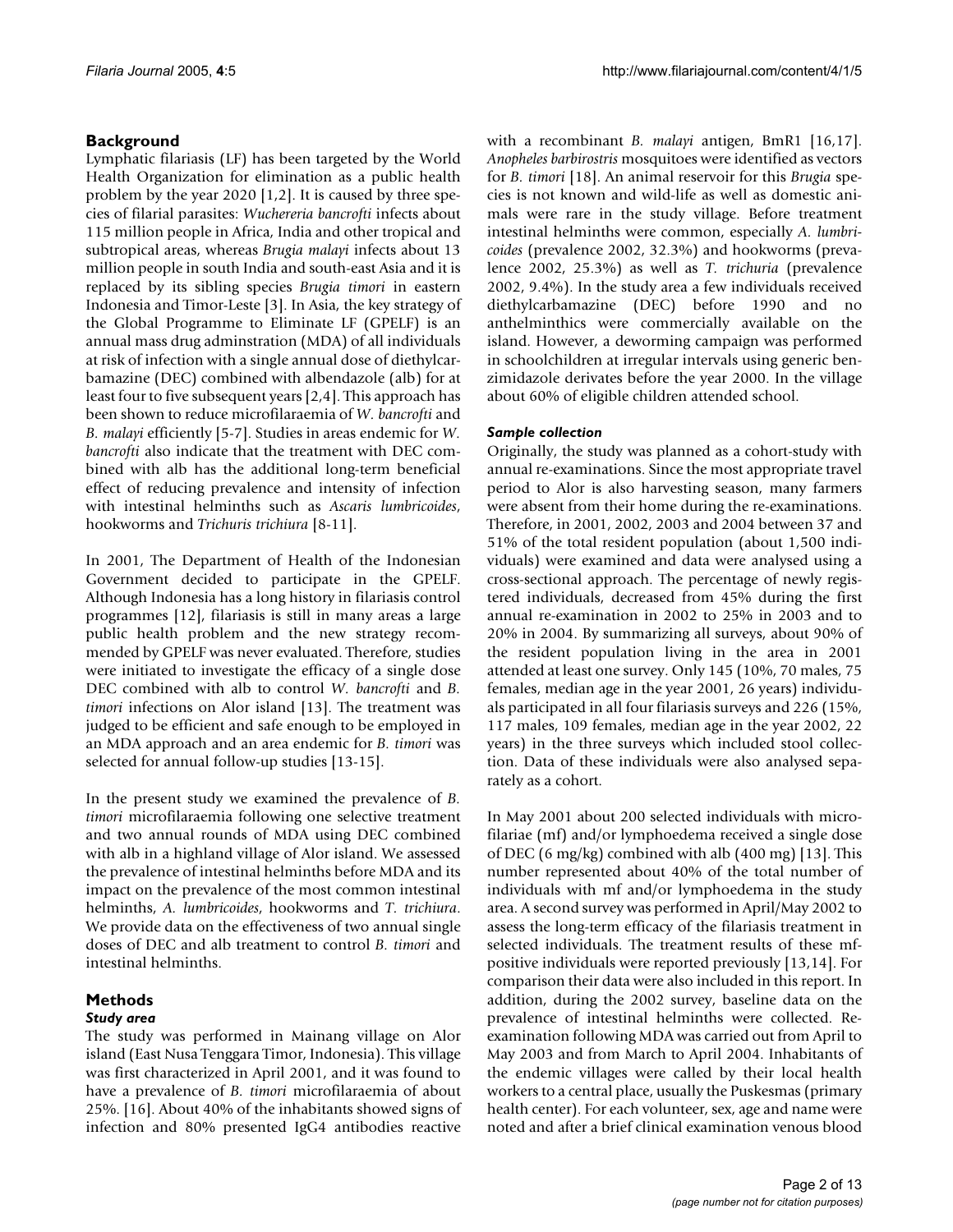| Age                                        | DEC       | Albendazole | Mean body weight in kg (SD) |
|--------------------------------------------|-----------|-------------|-----------------------------|
| 2–6 years, pre-school                      | tablet    | tablet      | 14.4(6.4)                   |
| 7-12 years, primary school                 | 2 tablets | tablet      | 23.6(5.2)                   |
| 13 years and older, high school and adults | 3 tablets | tablet      | 45.7(9.1)                   |

**Table 1: Simplified dosing regimen used for mass drug administration of DEC (100 mg tablets) and albendazole (400 mg tablets) to control lymphatic filariasis on Alor island, Indonesia, compared to the average body weight (2002, standard deviation, SD).**

was collected between 7.00 p.m. and 11 p.m. One labeled stool container was provided to each individual participating in the study and collected one day later by local health workers.

The participants came from three different residential quarters of Mainang, Welai Selatan, Malaipea and Tominuku, but no significant differences with regard to the prevalence of *B. timori* or intestinal helminths were found [[16](#page-11-0)]. All individuals over the age of two years were asked to participate in the study. Informed consent was obtained from all adults or, in the case of children, from their parents. The study was approved by the ethical board of the University of Indonesia, Jakarta. Following the registration, the individuals were examined by experienced physicians for clinical signs of lymphatic filariasis. During the survey patients with lymphoedma were introduced to hygiene of affected legs and other procedures which may help to stop the progression or alleviate symptoms of their disease.

#### *Mass drug administration*

In May and June 2002 and 2003, after each survey, a community based MDA using a single dose of DEC and alb for the entire eligible population was performed. Pregnant or breastfeeding women, children younger than two years or persons suffering from acute illness were not treated. A medication regimen based on the classification of age rather than on weight was used (Table 1), since this was found to facilitate treatment.

The MDA of the rest of the island was conducted by the District Health Authority, which claims a coverage rate (number of distributed doses per number of residents) of 78%. Staff from the GTZ performed MDA in 6 randomly selected *B. timori* and/or *W. bancrofti* endemic villages with a total population of about 6,000 inhabitants and introduced a developed educational programme [19]. For MDA a mixed approach was used, involving both, the primary health care system and the community members directly. Health staff and volunteers were trained for correct drug distribution and documentation as well as side effect recognition and its treatment. The impact of this campaign was tested by using KAP (knowledge, attitudes, practice) surveys before and after the intervention [19]. In this project a MDA coverage rate of 75% was achieved, whereas 15% of the population, according to WHO guidelines, were not eligible for treatment. Besides the effect of treatment the educational programme has increased the knowledge about filariasis. In our study village Mainang in April 2003 a compliance rate (number of persons who reported to have taken the drug per number of residents) for the 2002 MDA of 67% was determined  $(n = 772)$ .

#### *Assessment of microfilariae*

For the identification of mf-positive individuals, 1 ml of anticoagulated blood (EDTA) was filtered through a polycarbonate membrane with a 5 µm pore size (Millipore, Eschborn, Germany). Subsequently mineral water was passed through the membrane for blood cell lysis. The membrane was placed on a slide, air-dried and fixed with methanol. Following Giemsa staining, slides were airdried, examined microscopically using 100-fold magnification and mf were counted.

#### *Assessment of helminth eggs*

In the field, the Harada-Mori hatching test was used to detect living hookworm larvae. Briefly about 0.5 g fresh stool was spread on a wet filter paper and placed with 1 ml water in a specially designed plastic bag. The bags were placed upright in a window, covered by paper and incubated for 6 to 10 days. The samples were examined microscopically for the presence of hookworm larvae at a 63 fold magnification. The rest of the stool samples were preserved in the field using 4% formaldehyde. In the laboratory in Jakarta, 1–2 g of stool was examined by the formalin/ether enrichment method for the presence of helminth eggs. The most prevalent geohelminths, *A. lumbricoides*, hookworm and *T. trichiura* were analysed in this study, since other species such as *Hymenolepis spp*. and *Strongyloides stercoralis* were only found in a few cases.

In the baseline survey in 2002 the Kato-Katz smear was used to assess the helminth eggs quantitatively. Compared to the enrichment method and the Harada-Mori test the Kato Katz technique had a poor sensitivity and this method was not applied in the following years. In 2002 the number of eggs per gram (epg) in infected individuals as determined by the Kato Katz smear was usually relatively low with medians for *A. lumbricoides*, hookworms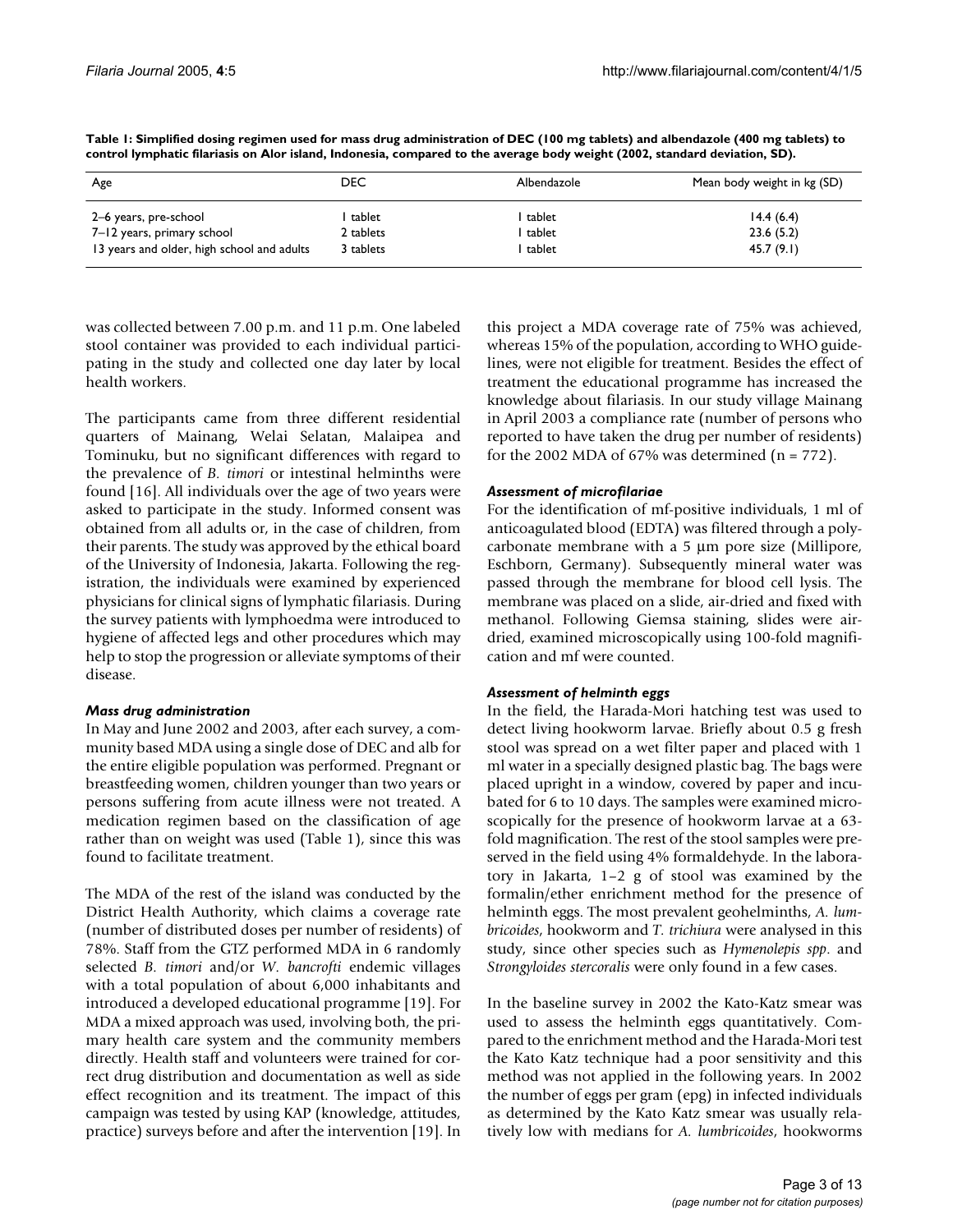| Mf/ml     | 2001 No. (%) |                     | 2002 No. (%) |             | 2003 No. (%)         |                     | 2004 No. (%) |                     |
|-----------|--------------|---------------------|--------------|-------------|----------------------|---------------------|--------------|---------------------|
|           | Examined*    | $\sf{Treated^{**}}$ | $Example 4*$ | $Treated**$ | Examine <sup>†</sup> | $\sf{Treated^{**}}$ | Examined*    | $\sf{Treated^{**}}$ |
| 0         | 429 (73.2)   | 0                   | 634 (82.4)   | 126(19.9)   | 721 (93.9)           | 482 (66.9)          | 677 (96.2)   | 548 (80.9)          |
| $1 - 100$ | 66(11.3)     | 0                   | 90(11.7)     | 22(24.4)    | 25(3.3)              | 17(68.0)            | 20(2.8)      | 14(70.0)            |
| 101-500   | 42 (7.2)     | 0                   | 29(3.8)      | 6(20.7)     | 14(1.8)              | 6(42.9)             | 4(0.6)       | 2(50.0)             |
| >500      | 49 (8.3)     | 0                   | 16(2.1)      | (6.3)       | 8(1.0)               | 4(50.0)             | 3(0.4)       | 0(0)                |
| Total     | 586 (100)    | 0                   | 769 (100)    | 155(20.5)   | 768 (100)            | 509 (66.3)          | 704 (100)    | 564 $(80.1)$        |

**Table 2: Number of individuals examined for** *B. timori* **from 2001 to 2004 grouped by mf density and the numbers of individuals who claimed to have been treated with DEC/albendazole in the previous year.**

\*percentage of total examined, \*\*percentage of negative or positive examined

and *T. trichiura* of 3,500 epg, 50 epg and 75 epg, respectively. For the enrichment method and the Harada Mori test, the numbers of helminth eggs or hookworm larvae were scored as follows: low density (1–10 eggs per slide or 1–50 hookworm larvae per plastic bag), moderate density (11–100 eggs or 51–500 larvae) or high density (more than 100 eggs or 500 larvae). Usually, scoring data are in good agreement with results obtained by the Kato Katz Smear [20].

### *Statistical analysis*

*EpiInfo 2002 Revision2* was used for documentation and analysis of the data. As index for the mf density within a study group the geometric mean was used. For the estimation of the community mf load (CMFL) a  $log(x+1)$  transformation was used. Data on distribution and density of mf were compared using the chi-square test or the Mann-Whitney U test.

# **Results**

### *Brugia timori*

In the years 2001 to 2004 a total of 586, 769, 768, and 704 individuals, respectively, were examined for the presence of mf (Table 2, Fig. [1](#page-4-0)). In 2001, a *B. timori* mf prevalence of 26.8% was observed, which dropped one year after selective treatment in 2002 to 17.6 %. In 2003, about one year following the first round of MDA, a mf prevalence of 6.1% was detected, while in 2004, about one year following the second round of MDA, a mf prevalence of 3.8% was recorded (Fig. [1A](#page-4-0)). There was no difference in prevalence reduction between male and female individuals ( $P > 0.05$ ). In total, from 2001 to 2004 a reduction of mf prevalence of 85% was observed.

The CMFL, the geometric mean number of mf per examined person including the mf-negative individuals, dropped from 3.8 mf/ml in 2001 to 1.1 mf/ml in 2004 (Fig. [1](#page-4-0)B). However, due to the used definition of the CMFL its minimum is 1 mf/ml and in areas with low prevalence and low mf densities the CMFL becomes inaccurate. While in 2001, 31.2% of 157 mf-positive individuals had high mf densities of more than 500 mf/ml, this percentage decreased in 2002 to 12.2% of 135, in 2003 to 17.0% of 47 and in 2004 to 11.1% of 27 microfilaraemics (Table 2).

The mf-positive individuals, who received their first treatment in 2001, were re-examined after six, twelve, 24 and 34 months. In 2004, 73 of these individuals could be reexamined. Most of them had received three treatments and the prevalence dropped from 100% to 5.5%. The geometric mean mf density of the mf-positive individuals dropped from 142 mf/ml before treatment (2001) to 1.1 mf/ml after 34 months (2004).

In order to determine the dynamics of the mf-status during the investigation period, the mf prevalence in a cohort of 145 individuals, who participated in all four annual surveys, was determined (Fig. 2). In this group 42 (29.0%) individuals, with a geometric mean mf density of 148.6 mf/ml, were mf-positive in 2001. In 2002, 7 formerly mfnegative individuals became microfilaraemic, while 30 formerly mf-positive individuals became amicrofilaraemic after the selective DEC and alb treatment. In 2003, following the first round of MDA, no new microfilaraemics were observed, while 5 individuals remained mfpositive. Three of these individuals had very low mf densities. Two individuals claimed not to have participated in MDA a year before. In both individuals the mf density increased from 2002 to 2003 from 5 to 27 mf/ml and from 726 to 2,723 mf/ml, respectively. In 2004, following the second round of MDA two individuals became microfilaraemic who were mf-negative the year before and one person remained microfilaraemic. The mf density for the 3 mf-positives, who were all positive at the beginning of the observation period, was 1.3 mf/ml, which is a reduction from 2001 to 2004 of >99% for the mf-positives (Fig. 2).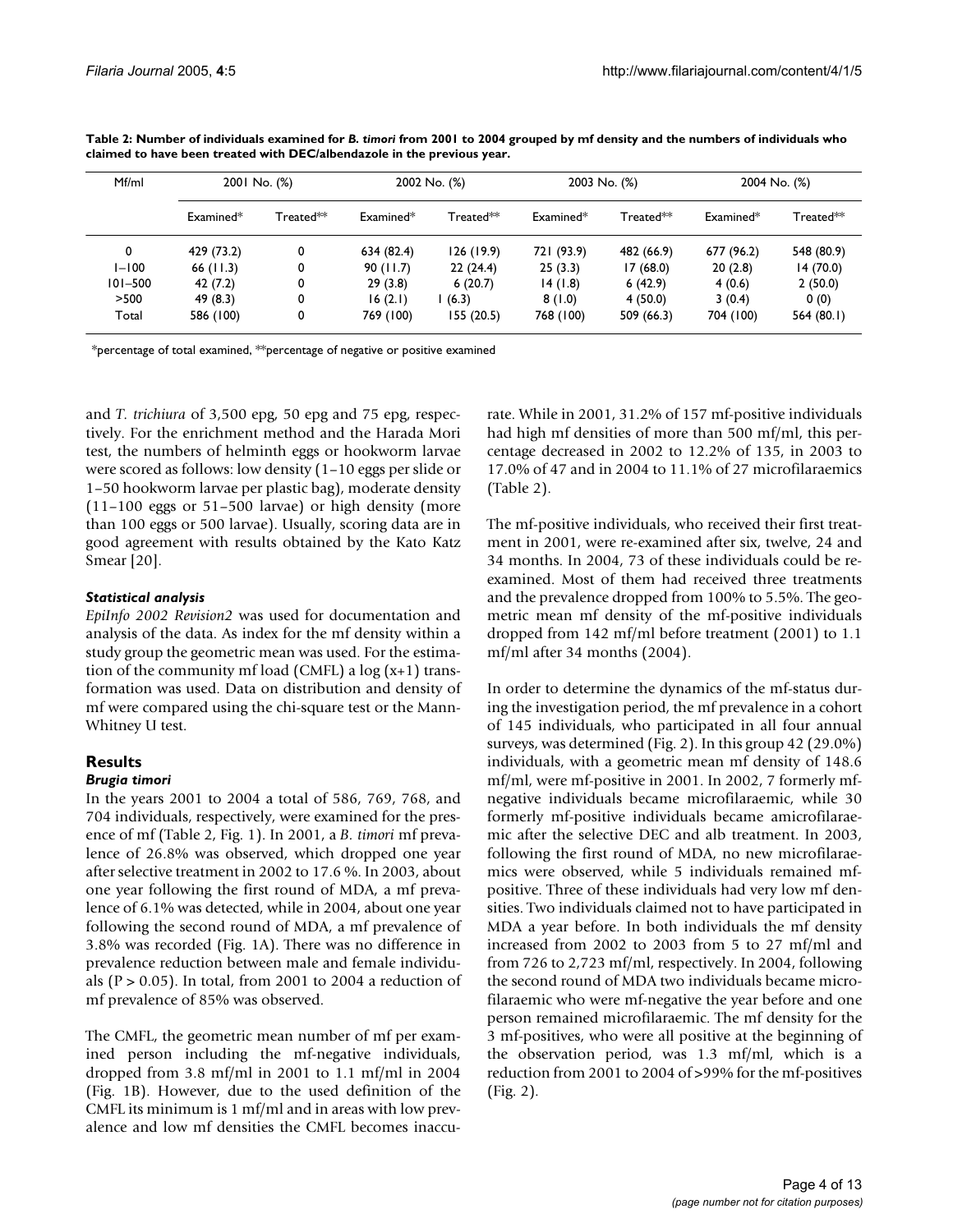<span id="page-4-0"></span>

#### **Figure 1** (A) Prevalence of *B. timori* mf positive individuals in Mainang village, Alor, Indonesia, from 2001 to 2004 by age

(A) Prevalence of *B. timori* mf positive individuals in Mainang village, Alor, Indonesia, from 2001 to 2004 by age. The number of individuals examined is noted on top of each column. Selective DEC/albendazole treatment was performed after the survey in 2001. MDA was performed after the surveys in 2002 and 2003. (B) Communtiy microfilarial load (CMFL) of *B. timori* in Mainang village, Alor, Indonesia, from 2001 to 2004 by age. Due to definition the minimum of CMFL is 1 microfilaria per ml night blood (mf/ml).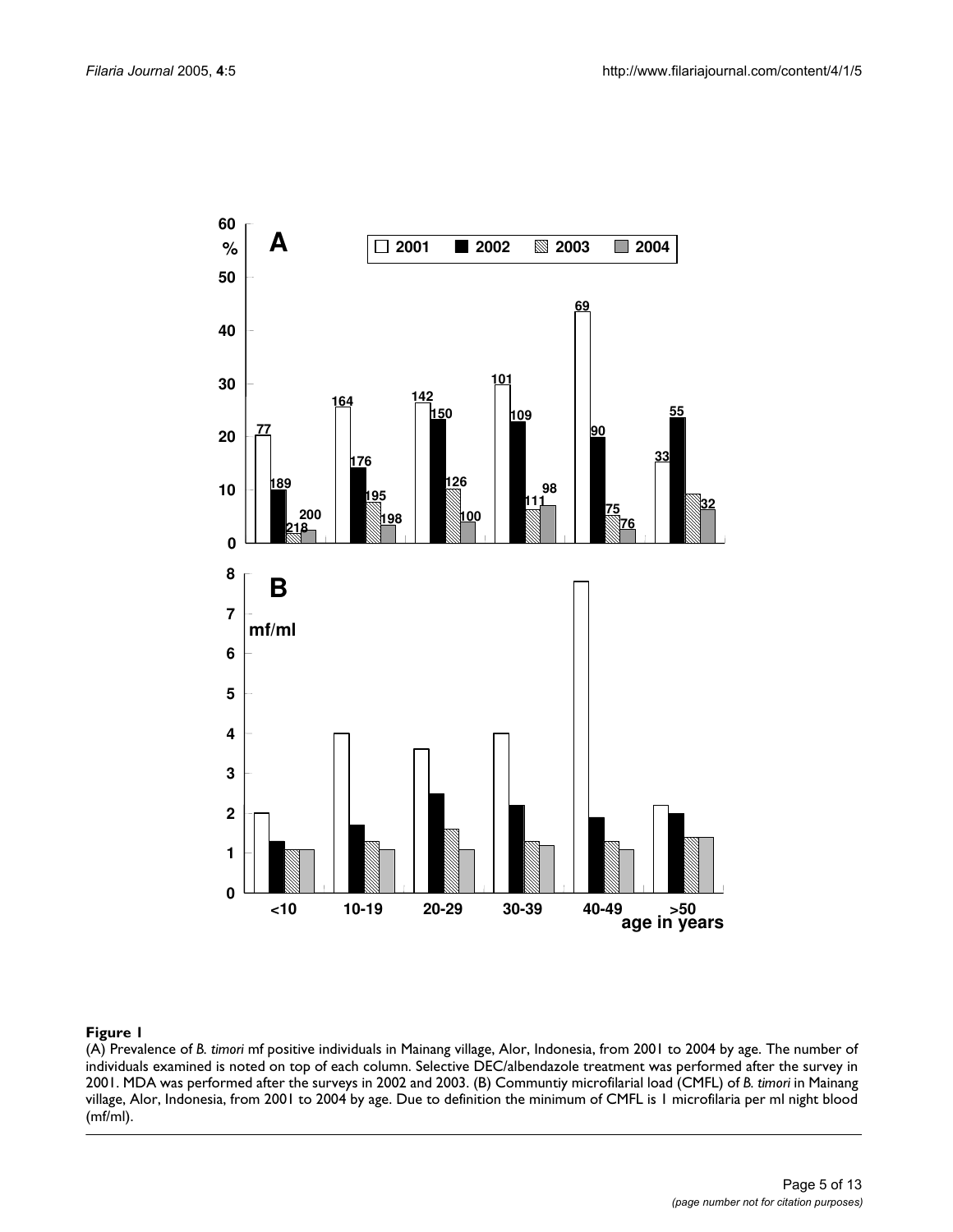

#### Number of people examined each year from 2001 to 2004 for **Figure 2** *B. timori* and geometric mean of the mf-positives

Number of people examined each year from 2001 to 2004 for *B. timori* and geometric mean of the mf-positives. The white boxes are mf-negative individuals, the grey boxes the mf-positive individuals. The percentages on the arrow indicate the treatment compliance. In the table the boxes marked with the stars differentiate the mf density.

#### *Ascaris lumbricoides*

To asses the effects of the MDA on the prevalence of intestinal helminths stool samples were collected in 2002 before MDA and in 2003 and 2004 about 10 months after MDA. In the years 2002, 2003 and 2004 stool samples were collected from 651, 565 and 576 individuals, respectively (Table [3](#page-6-0), Fig. [3](#page-7-0)).

The crude prevalence of *A. lumbricoides* dropped from 32.3% in 2002 to 22.1% in 2003. However, in 2004 a crude prevalence of 27.6% was observed (Table [3](#page-6-0)). No difference in prevalence reduction was observed in male and female individuals. Children under the age of ten years had the highest infection rate of 28.7% (2002), 29.6%

(2003) and 43.7% (2004), whereas in the other age groups no increase of prevalence was observed (Fig. [3](#page-7-0)A). In contrast to these crude data, a significant decrease of *A. lumbricoides* prevalence was observed in a cohort of 226 individuals, who were examined in 2002, 2003 and 2004 (Fig. 4A). In these three years the prevalence dropped in this cohort from 43.8% to 28.3% and to 26.5%. This is a reduction of 39.7% after two rounds of MDA with a compliance rate of 86% and 95%. In 2003, 33 new infections occurred, while 68 individuals who were infected with *A. lumbricoides* became negative. In 2004, 38 new infections occurred, while 41 persons turned negative (Fig. 4A). In 2003 and 2004 about 90% of the infected individuals had light infections with an estimate of less than 2,000 eggs /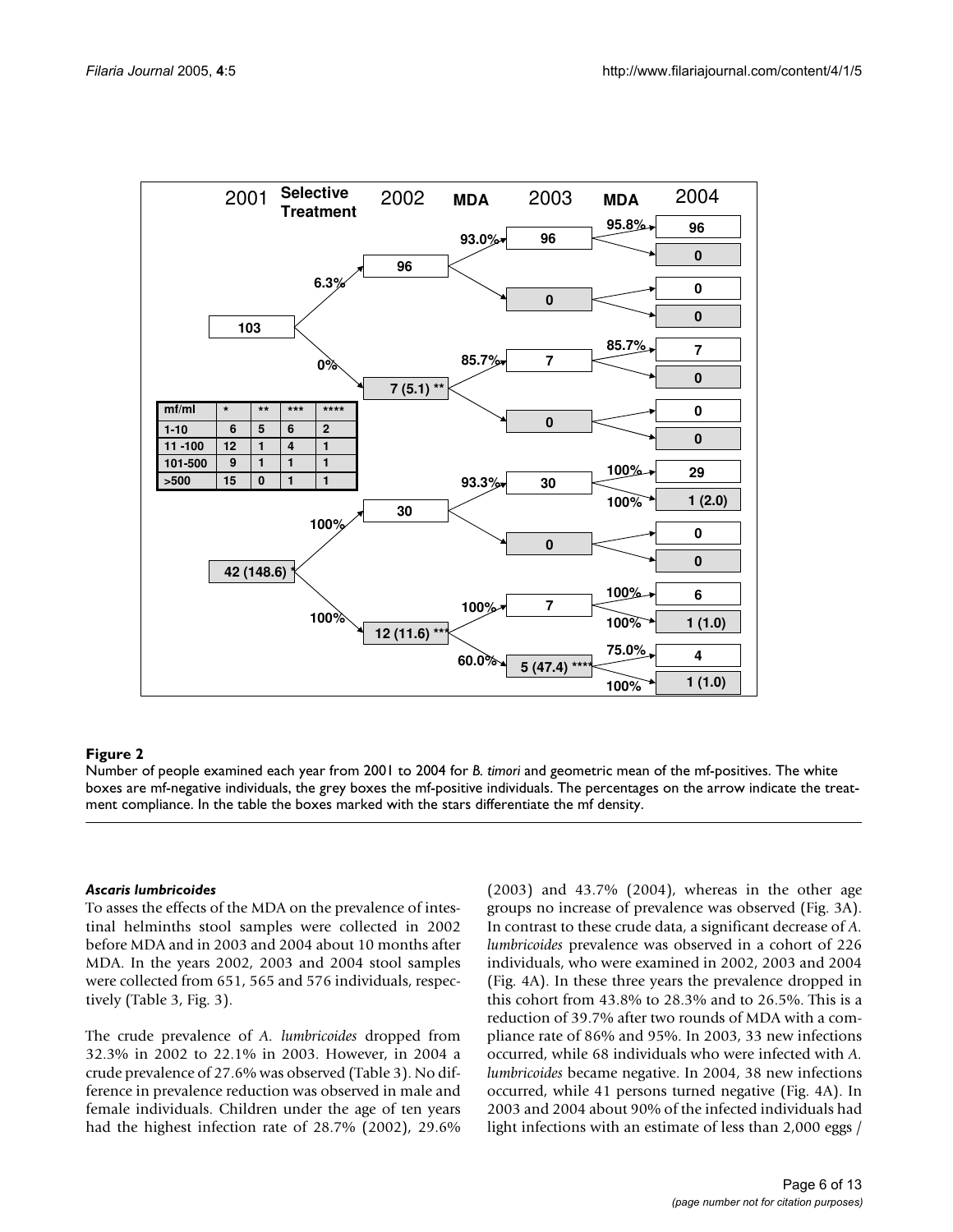|                  | 2002 No. (%) |           | 2003 No. (%) |            | 2004 No. (%) |            |
|------------------|--------------|-----------|--------------|------------|--------------|------------|
|                  | Examined*    | Treated** | Examined*    | Treated**  | Examined*    | Treated**  |
| Ascaris          |              |           |              |            |              |            |
| Negative         | 450 (67.8)   | 84 (18.7) | 440 (77.9)   | 309 (70.2) | 417(72.4)    | 357 (85.6) |
| Positive         | 201 (32.2)   | 26 (12.9) | 125(22.1)    | 98 (78.4)  | 159(27.6)    | 121(76.1)  |
| Hookworm         |              |           |              |            |              |            |
| Negative         | 486 (74.7)   | 90 (18.5) | 515(91.8)    | 376 (73.0) | 542 (94.1)   | 458 (84.5) |
| Positive         | 165(25.3)    | 20(12.1)  | 50(8.2)      | 31(62.0)   | 34 (5.9)     | 20(58.8)   |
| <b>Trichuris</b> |              |           |              |            |              |            |
| Negative         | 590 (90.6)   | 104(17.6) | 516(91.3)    | 369 (71.5) | 525(91.1)    | 435 (82.9) |
| Positive         | 61(9.4)      | 6(6.6)    | 49 (8.7)     | 38 (77.6)  | 51(8.9)      | 43 (84.3)  |
| Total            | 651 (100)    | 110(16.9) | 565 (100)    | 407 (72.0) | 576 (100)    | 478 (83.0) |

<span id="page-6-0"></span>**Table 3: Number of individuals examined for intestinal helminths from 2002 to 2004 grouped by infection status with** *A. lumbricoides***, hookworms and** *Trichuris trichiura* **and the numbers of individuals who claimed to have been treated with DEC/albendazole in the previous year.**

\*percentage of total examined, \*\*percentage of negative or positive examined

g stool, whereas before treatment 50% of the examined individuals had 3,500 eggs /g or more.

#### *Hookworms*

The crude prevalence of hookworm infection decreased from 25.3% in 2002 to 8.2% in 2003 and the 5.9% in 2004 (Table [3\)](#page-6-0). This is an average reduction of prevalence of 76.7%. In children the rate of infection dropped from 19.3 to 7.2% in 2003 and remained low with 8.2% in 2004, while in the other age groups the decrease of prevalence continued also in 2004 (Fig. [3B](#page-7-0)). No difference in hookworm reduction was observed in male and female individuals. In the cohort of 226 individuals with full annual data sets, the prevalence dropped from 2002 to 2004 from 34.5% to 17.3% and 14.2%, respectively. This equals following two rounds of MDA within this time course to a reduction of 59% (Fig. 4B). In 2003, 20 new infections were observed and 59 individuals became hookworm negative. In 2004, 25 new infections were detected, while 32 persons turned negative. This corresponds to an average rate of new infections of 13.5% and an average clearance rate of about 80%. The mean egg count before MDA was already relatively low, with about 65% of individuals with light infections of less than 2,000 eggs /g. In 2003 and 2004 the intensity of infection was even lower with more than 90% having light infections. The results from the formol/ether enrichment methods were in principal confirmed by the data obtained from Harada Mori culture, although in a few cases the hatching test was more sensitive.

### *Trichuris trichiura*

The crude prevalence of *T. trichiura* was almost stable from 2002 to 2004 with only a non-significant decrease from 9.4% to 8.7% and to 8.9%, respectively (Table [3](#page-6-0)). The prevalence of infected children under the age ten years increased only slightly from 9.6% in 2002 to 11.8% in 2003, but dropped to 7.6% in 2004 (Fig. [3C](#page-7-0)). A more pronounced reduction of prevalence was observed in the cohort of 226 individuals, who where examined in all three years. In this group the prevalence was in 2002, 12.8% and a year later it was 10.2% and in 2004 it was only 6.6%. This is a significant reduction over two years of 48.4%. In 2003, 18 individuals became negative for *T. trichiura* eggs, while 12 new infections occurred. A year later 22 individuals turned negative, while 2004, 14 new infections occurred, of which 13 individuals were negative at the surveys in 2002 and 2003 (Fig. 4C). The rate of new infections in 2003 and 2004 was 6.1% and 7.0% respectively. In this cohort 80% of the individuals who were positive in 2002 became negative for *T. trichiura* in 2004, but new infections occurred. The mean egg count before MDA was already very low, with about 80% of individuals having light infections of less than 2,000 eggs /g. In 2003 and 2004 the intensity of infection continued to be low and almost all individuals had light infections.

# **Discussion**

This study shows the effect of one selective treatment and two rounds of MDA using DEC combined with alb on the most prevalent helminths, *B. timori*, *A. lumbricoides*, hookworms and *T. trichiura* in a community on Alor island. The results confirm and show for the first time at the com-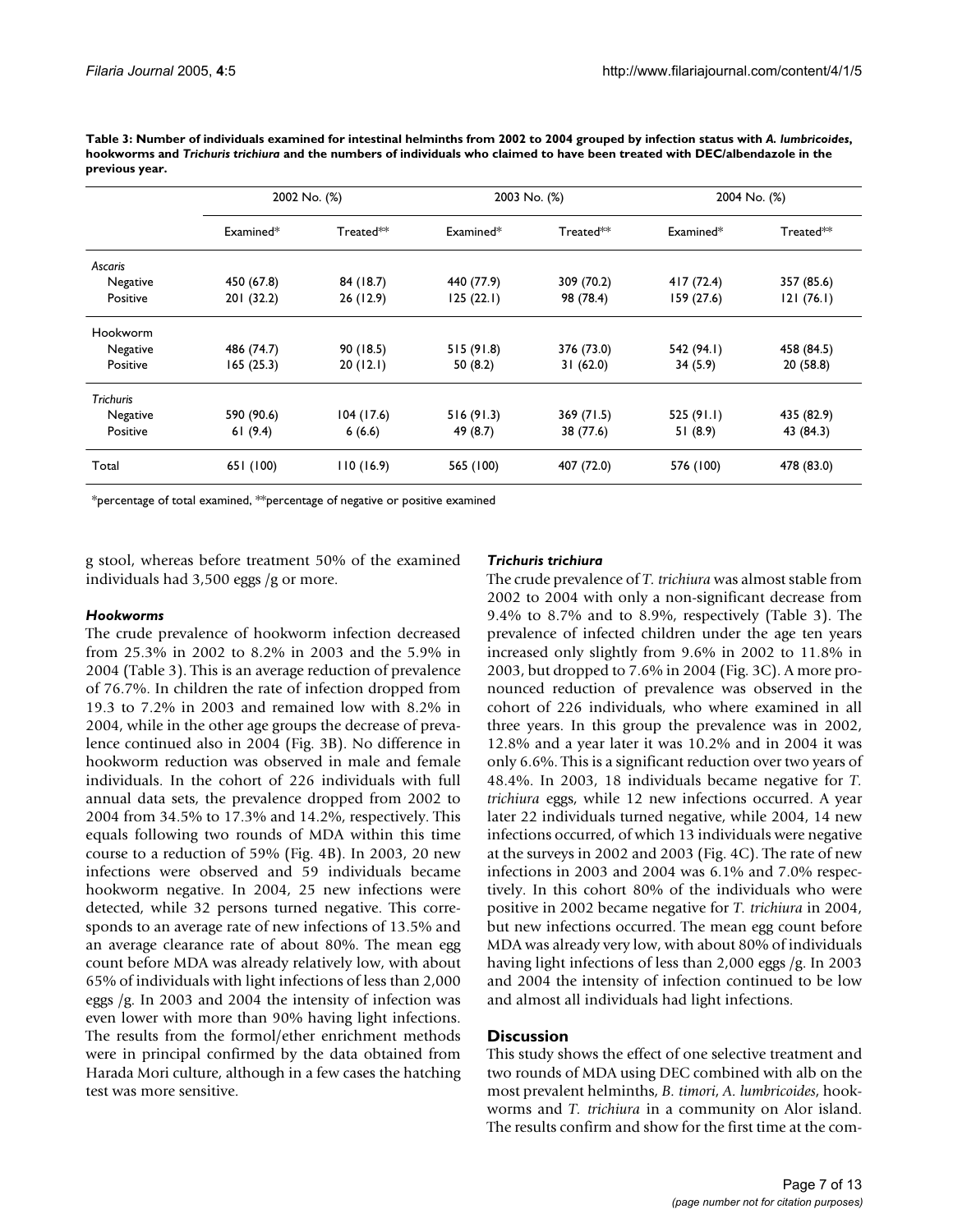<span id="page-7-0"></span>

(A) Prevalence of *A. lumbricoides* positive individuals in Mainang village, Alor, Indonesia, from 2002 to 2004 by age. The number of persons examined is noted on top of each column. DEC/albendazole MDA was performed after the surveys in 2002 and 2003. (B) Prevalence of hookworm positive individuals in Mainang village, Alor, Indonesia, from 2002 to 2004 by age. (C) Prevalence of *T. trichuria* positive individuals in Mainang village, Alor, Indonesia, from 2002 to 2004 by age.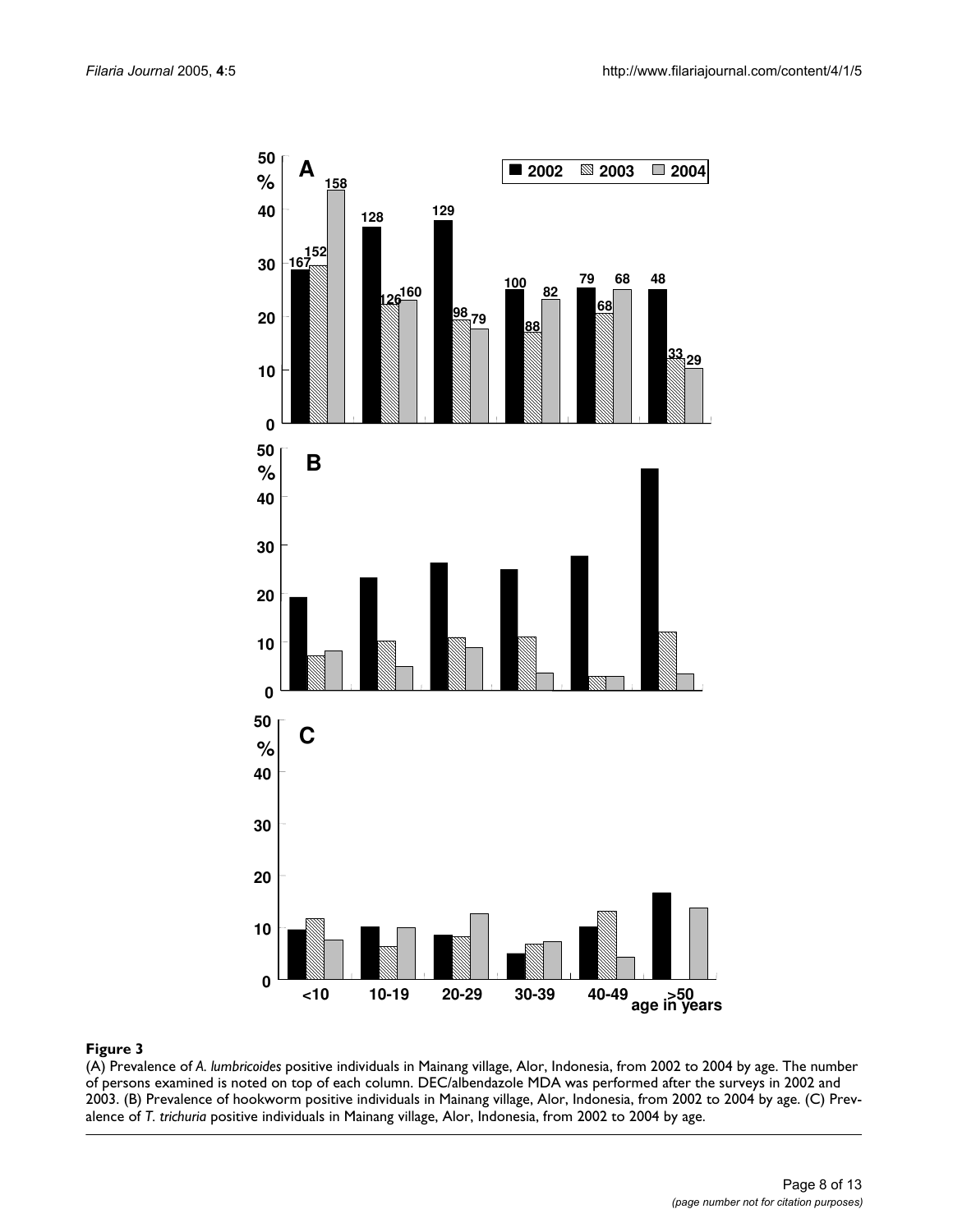

#### (A) Number of people examined each year from 2002 to 2004 for positive) and non-infected (egg-negative) individuals for each group **Figure 4** *Ascaris* and the percentage (in brackets) of the infected (egg-

(A) Number of people examined each year from 2002 to 2004 for *Ascaris* and the percentage (in brackets) of the infected (eggpositive) and non-infected (egg-negative) individuals for each group. The percentages on the arrow indicate the treatment compliance. (B) Number of people examined each year from 2002 to 2004 for hookworm and the percentage of the infected and non-infected individuals for each group. The percentages on the arrow indicate the treatment compliance. (C) Number of people examined each year from 2002 to 2004 for *Trichuris* and the percentage of the infected and non-infected individuals for each group. The percentages on the arrow indicate the treatment compliance.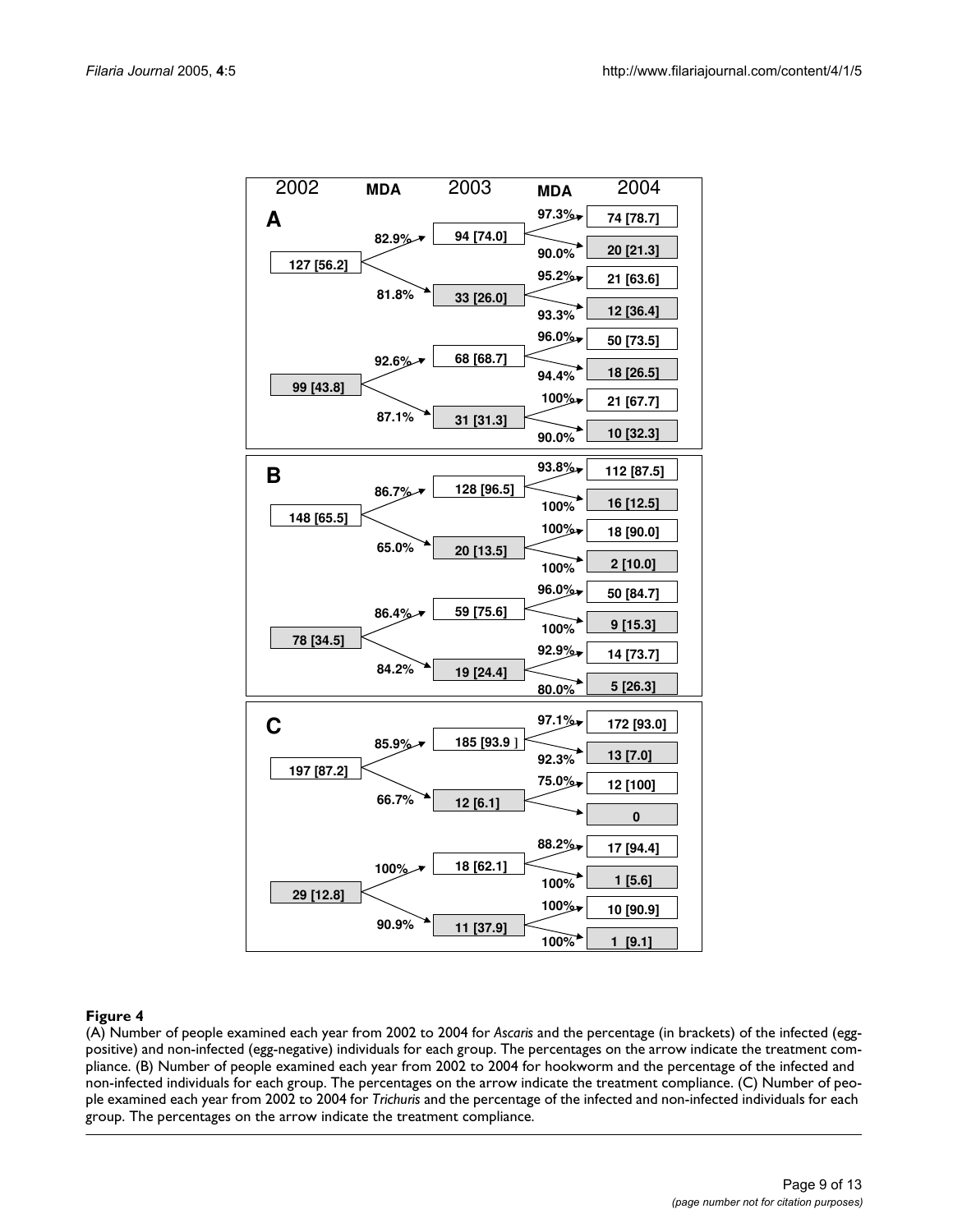munity level, that the MDA approach as recommended by the GPELF is highly effective at reducing the prevalence and the intensity of infection of *B. timori*. Furthermore, a positive impact on the prevalence, especially of hookworm infection, but also of *A. lumbricoides* and of *T. trichiura*, was observed. The data support the hypothesis that *B. timori* is an excellent candidate for elimination, while the campaign will also have a large impact on the reduction of intestinal helminths [15]. *B. timori* occurs only east of the Wallace line in Indonesia and Timor-Leste. This restricted distribution makes this species not only a good candidate for local elimination, but *B. timori* may also be a prime candidate for eradication of lymphatic filariae [15,21].

*B. timori* is closely related to *B. malayi* and tools and strategies developed to support the elimination of *B. malayi* infection may apply for both species [13-15,17,18]. It has been shown that the combination of a single annual dose of DEC combined with alb is very efficient in the control of brugian filariasis and a higher efficacy of this regimen has been suggested as compared to bancroftian filariasis [6,13,14]. The successful control of *B. timori* on parts of Flores island using multiple doses of DEC has been reported already some decades ago [12]. However, this strategy has caused many logistical problems and was never extended to the remaining parts of Flores and other islands. The present study proved the principle that a single annual dose of DEC combined with alb is highly suitable to control and most probably to eliminate *B. timori* infection. Before treatment, among a cohort of 145 individuals, 45 were mf-positive with a geometric mean mf density of almost 150 mf/ml. Three years later, following one selective treatment and two rounds of MDA in this group only 3 individuals were found to be mf-positive, who had mf densities of 1–2 mf/ml.

Our data show that a larger percentage of mf-positive individuals claimed not to have participated in MDA, compared to the average compliance rate. It can be concluded that a high compliance rate is necessary for reducing the mf prevalence to levels under which transmission cannot be sustained. In addition, a few individuals who received no treatment still had high mf densities. If these individuals participate in the next rounds of MDA, side effects may occur and affected individuals may spread their problems in the community which eventually reduce compliance. However, extensive health information campaigns can help to ensure high compliance rates [19].

On the community level not much data exists about the control of brugian filariasis by annual MDA using DEC combined with alb. For the control of *W. bancrofti* infection in Asia a number of extensive field studies were published using annual MDA with DEC alone or in combination with alb. Results from Papua New Guinea indicate promising prospects for elimination [22,23]. In India, after six rounds of a single dose treatment with DEC the prevalence of microfilaraemics was reduced by 86% and the mf density by 91% [7]. Computer models predict that in this area a further decline of mf prevalence will occur even after the cessation of MDA [24]. In this study *(B.timori)*, similar reductions of prevalence and mf density were observed after only one selective treatment and two rounds of MDA. It is possible that models would also predict a further decline of mf prevalence for our study, but epidemiological parameters differ largely between *W. bancrofti* infections in Pondicherry (India) and *B. timori* infections on Alor island and further studies on the dynamics of *B. timori* control are needed. In addition, it has been discussed for *W. bancrofti* in the pacific area that MDA should be accompanied by local vector control [25].

Our results showed that MDA using a combination of DEC and alb also has an impact on the reduction of intestinal nematode infections. In the highland village examined the original prevalence and intensity of infections with *A. lumbricoides*, hookworms and *T. trichiura* was relatively low. This is in agreement with previous surveys on Alor and on other islands of volcanic origin in east Nusa Tenggara Timur [26,27]. Although, both hookworm species occur in eastern Indonesia, data from Flores indicate that *Necator americanus*, may be the prominent species [27].

The strongest reduction of prevalence following two rounds of MDA among the intestinal helminths was observed in hookworm infections, in both, the cross-sectional group of an average of 600 individuals and a cohort of 226 individuals. Although a large number of re-infections occurred, the crude prevalence dropped from 25.3% to 5.9% and in the cohort from 34.5% to 14.2%, ten months after the second round of MDA. This equals a reduction of 76.7% and 58.8%, respectively. The hookworm prevalence is usually reduced by about 80% shortly after treatment with alb [28,29]. Although DEC alone may reduce the output of hookworm eggs, it is assumed that it has no influence on its prevalence [30]. In our study we observed a large number of hookworm re- or new infections. In 13.5% (2003) and 14.0% (2004) of the cohort new infections were observed. From Java, an even higher re-infection rate with *N. americanus* of about 50% one year after anthelminthic treatment was reported [31]. Despite of the occurrence of re-and new infections, the drop in hookworm prevalence can be explained by the relatively short survival time of hookworm larvae in the environment as compared to the mean survival time of eggs of *A. lumbricoides* and of *T. trichiura*.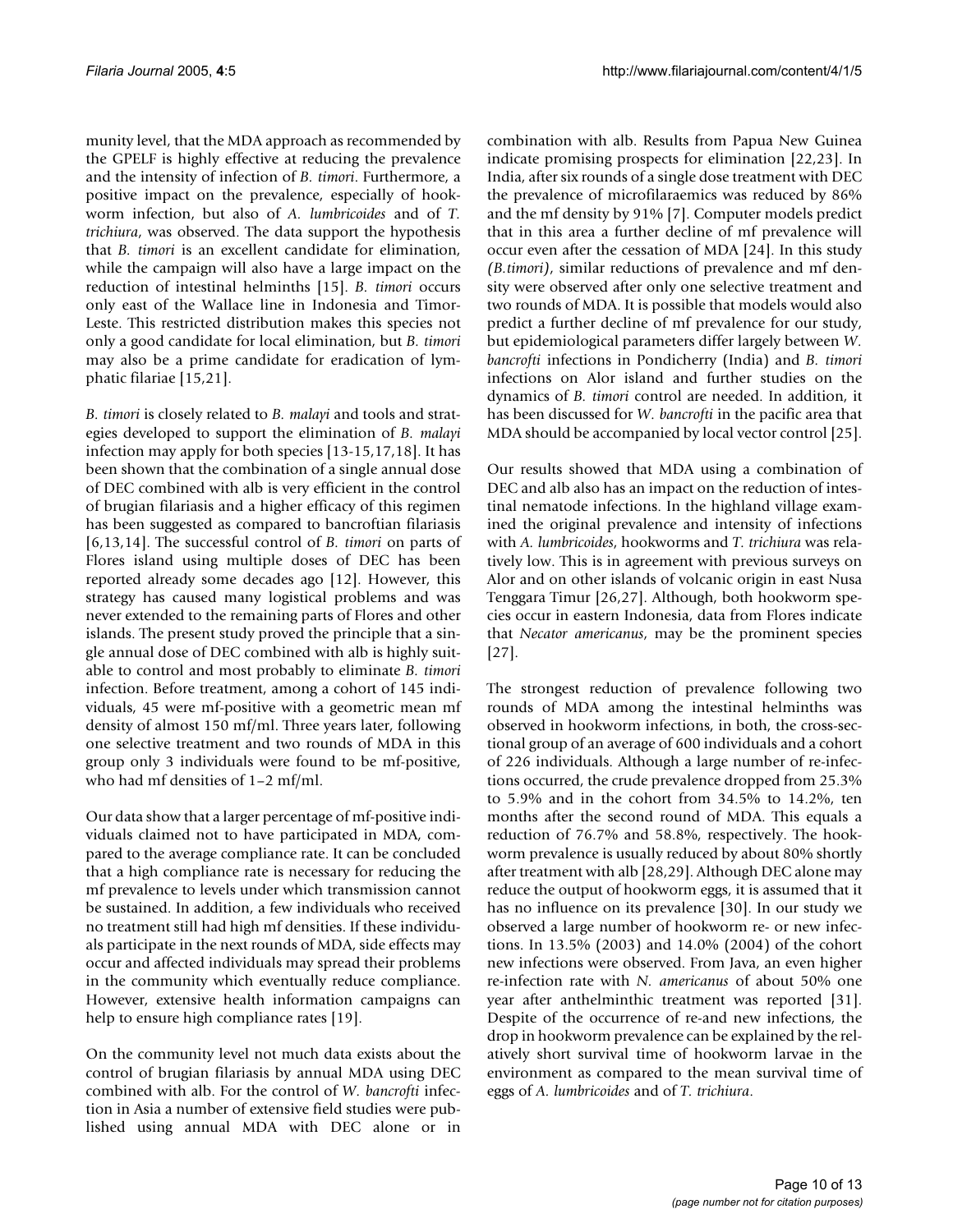Following the first round of MDA the crude prevalence of *A. lumbricoides* dropped from 32.2% to 22.1%, but after the second round it was 27.6%. More consistently were the results in the cohort. Before MDA the prevalence was 43.3%, following the first round it was 28.3% and following the second round it was 26.5%. Albendazole is very effective against *A. lumbricoides* and median cure rates are over 95% [28,29,32]. DEC alone has a minor therapeutic effect on *Ascaris* [10,33]. Although some treated individuals may expel adult worms after DEC, the overall prevalence of infection may be not affected [30]. These observations are confirmed by other studies, which show that DEC alone has no significant impact on *A. lumbricoides*, but the combination of DEC with alb has relevant cure and egg reduction rates [\[34](#page-12-0)]. As in other intestinal helminths, re- and new infections occur regularly, and the time point of re-examination is critical. In our cohort we observed an annual rate of new infections of 25%. Children have an especially high risk for re- or new-infections and show a lower decrease in worm burden compared to adults [35]. In another study it was observed that eight months after treatment 55% of children were re-infected [36]. Re-infection with *A. lumbricoides* may return six months after treatment to almost 90% of the pre-treatment prevalence and worm density may drop to about 75% [35].

The crude prevalence of *T. trichiura* in the community before and after MDA was almost identical, ranging between 9.4% and 8.7%. However, following two rounds of MDA the prevalence dropped in the cohort from 12.8% to 6.6%. Although re- and new infections occurred, it is important to note that in 2004 most new infections were observed in those individuals which were negative for *T. trichiura* for the previous two years. *Trichuris trichiura* is known to be only poorly sensitive to albendazole and the reported reduction rates for alb range between 38% and 47.7% [28,29,32]. From Sri Lanka a cure rate of *T. trichiura* of 43.6% and an egg reduction rate of 70.3% was reported [37]. The combination of DEC with alb showed different results, ranging from no significant impact on the prevalence but with significant egg reduction of 79.4% one week after treatment, to a cure rate of 81.6% and an egg reduction of 84% [10,[34\]](#page-12-0). The study from Sri Lanka reported that this drug combination has a cure rate of 30% and an egg reduction rate of 70% [36].

For areas endemic for *W. bancrofti* there are an increasing number of studies which show the positive effect of filariasis control using MDA with DEC combined with alb on the reduction of intestinal helminths [8-11,38]. The results of the present study can extend this observation to areas endemic for *Brugia* infections. Although it is unlikely that MDA as used for filariasis elimination will eliminate intestinal helminths from most areas, a reduction may be achieved to levels which may cause no significant morbidity. Other intervention strategies, such as for example the development of a hookworm vaccine [39], may take advantage of reduced prevalences in order to achieve a long-lasting elimination of intestinal helminths, as it has been accomplished in most industrialised countries. In areas with filariasis control by the MDA using DEC combined with alb, separate de-worming campaigns for school-age children may become superfluous. This could set available resources free which can then be used to support MDA. Co-ordination is needed within the local health administration to use the limited funds more efficiently. The present study showed that MDA using DEC combined with alb is effective to control *B. timori* and that this has also impact on the reduction of geohelminths.

# **Conclusion**

Annual MDA using DEC in combination with alb is highly effective in the control of *B. timori* infection and has a positive impact on the reduction of intestinal helminths. Given a high compliance rate the strategy can lead to elimination of *B. timori* on Alor and on other islands in Indonesia.

# **List of abbreviations**

Alb, albendazole

CMFL, community microfilarial load

DEC, diethylcarbamazine

GPELF, Global Programme to Eliminate Lymphatic Filariasis

MDA, mass drug admistratrion

Mf, microfilariae

# **Competing interests**

Mark Bradley is employee of GlaxoSmithKline, which donate albendazole for filariasis elimination.

# **Authors' contributions**

Tim Oqueka cand. MD, participated in field work, performed data analysis and wrote the first draft of the manuscript

Taniawati Supali, PhD, conceived the study, participated in field work, performed stool examinations and edited the manuscript

Is Suhariah Ismid MD, participated in the base-line survey and made comments on the manuscript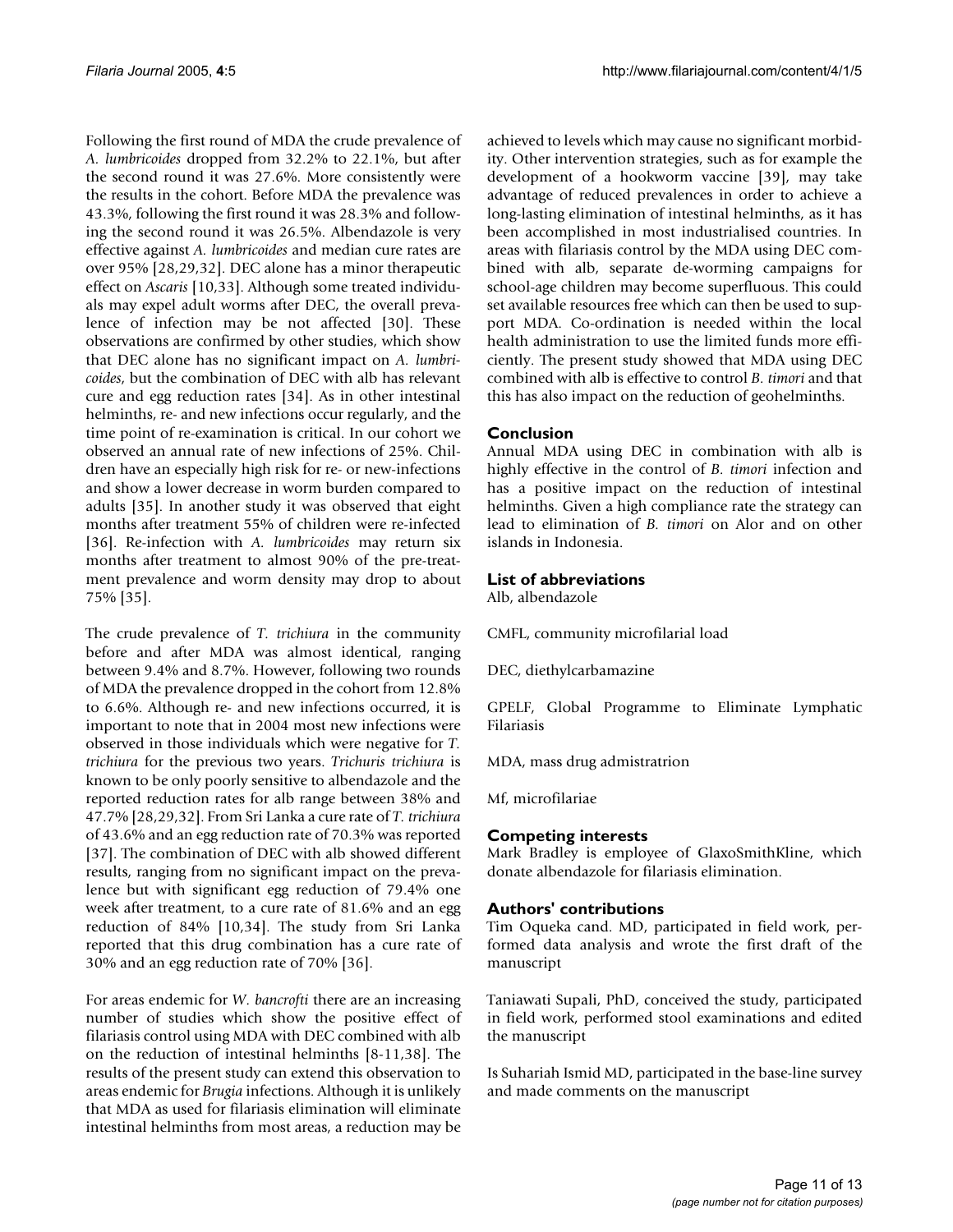Purnomo PhD, participated in the base-line survey, performed stool examinations and made comments on the manuscript

Paul Rückert MD, MPH, PhD conceived the study, provided logistic support and edited the manuscript

Mark Bradley PhD, conceived the study, helped with data analysis and with writing of the manuscript

Peter Fischer PhD, conceived the study, participated in all field surveys, helped with data analysis and drafted the manuscript

#### **Acknowledgements**

The authors appreciate the help of Dr. Paul Manoempil and his team of the Alor District Health Administration. This study would have been not possible without the help and understanding of the local health workers and the entire population of Mainang village. Furthermore, we like to thank Yenny Djuardi for technical assistance and Alison Krentel for sharing unpublished data. This study formed part of a doctoral study of T.O. at the Faculty of Medicine of the University of Hamburg, Germany. GlaxoSmithKline, London, U.K. and the "Deutsche Gesellschaft für Technische Zusammenarbeit (GTZ/SISKES)" provided financial support for the field work. P.F. received a scholarship of the "Vereinigung der Freunde des Tropeninstituts Hamburg".

### **References**

- 1. Bebehani K: **Candidate parasitic diseases.** *Bull World Health Organ* 1998, **76(Suppl):**64-67.
- 2. Ottesen EA, Duke BO, Karam M, Behbehani K: **[Strategies and](http://www.ncbi.nlm.nih.gov/entrez/query.fcgi?cmd=Retrieve&db=PubMed&dopt=Abstract&list_uids=9509621) [tools for the control/elimination of lymphatic filariasis.](http://www.ncbi.nlm.nih.gov/entrez/query.fcgi?cmd=Retrieve&db=PubMed&dopt=Abstract&list_uids=9509621)** *Bull World Health Organ* 1997, **75:**491-503.
- 3. Michael E, Bundy DA: **[Global mapping of lymphatic filariasis.](http://www.ncbi.nlm.nih.gov/entrez/query.fcgi?cmd=Retrieve&db=PubMed&dopt=Abstract&list_uids=15275135)** *Parasitol Today* 1997, **13:**472-476.
- 4. Molyneux D: **[Lymphatic filariasis \(elephantiasis\) elimination: a](http://www.ncbi.nlm.nih.gov/entrez/query.fcgi?cmd=Retrieve&db=PubMed&dopt=Abstract&list_uids=13129436) [public health success and development opportunity.](http://www.ncbi.nlm.nih.gov/entrez/query.fcgi?cmd=Retrieve&db=PubMed&dopt=Abstract&list_uids=13129436)** *Filaria J* 2003, **2:**13.
- Horton J, Witt C, Ottesen EA, Lazdins JK, Addiss DG, Awadzi K, Beach MJ, Belizario VY, Dunyo SK, Espinel M, Gyapong JO, Hossain M, Ismail MM, Jayakody RL, Lammie PJ, Makunde W, Richard-Lenoble D, Selve B, Shenoy RK, Simonsen PE, Wamae CN, Weerasooriya MV: **An analysis of the safety of the single dose, two drug regimens used in programmes to eliminate lymphatic filariasis.** *Parasitology* 2000:147-160.
- 6. Shenoy RK, John A, Babu BS, Suma TK, Kumaraswami V: **[Two-year](http://www.ncbi.nlm.nih.gov/entrez/query.fcgi?cmd=Retrieve&db=PubMed&dopt=Abstract&list_uids=11064762) follow-up of the microfilaraemia of asymptomatic brugian [filariasis, after treatment with two, annual, single doses of](http://www.ncbi.nlm.nih.gov/entrez/query.fcgi?cmd=Retrieve&db=PubMed&dopt=Abstract&list_uids=11064762) ivermectin, diethylcarbamazine and albendazole, in various [combinations.](http://www.ncbi.nlm.nih.gov/entrez/query.fcgi?cmd=Retrieve&db=PubMed&dopt=Abstract&list_uids=11064762)** *Ann Trop Med Parasitol* 2000, **94:**607-614.
- 7. Ramaiah KD, Vanamail P, Pani SP, Yuvaraj J, Das PK: **The effect of six rounds of single dose mass treatment with diethylcarbamazine or ivermectin on** *Wuchereria bancrofti* **infection and its implications for lymphatic filariasis elimination.** *Trop Med Int Health* 2002, **9:**767-774.
- 8. De Silva NR, Pathmeswaran A, Fernando SD, Weerasinghe CR, Padmasiri EA, Montressor A: **[Impact of mass chemotherapy for the](http://www.ncbi.nlm.nih.gov/entrez/query.fcgi?cmd=Retrieve&db=PubMed&dopt=Abstract&list_uids=12831528) [control of filariasis on geohelminth infections in Sri Lanka.](http://www.ncbi.nlm.nih.gov/entrez/query.fcgi?cmd=Retrieve&db=PubMed&dopt=Abstract&list_uids=12831528)** *Ann Trop Med Parasitol* 2003, **97:**421-425.
- 9. Rajendran R, Mani TR, Munirathinam A, Sunish IP, Abdullah SM, Augustin DJ, Satyanarayana K: **[Sustainability of soil-transmitted](http://www.ncbi.nlm.nih.gov/entrez/query.fcgi?cmd=Retrieve&db=PubMed&dopt=Abstract&list_uids=15228259) [helminth control following a single-dose co-administration](http://www.ncbi.nlm.nih.gov/entrez/query.fcgi?cmd=Retrieve&db=PubMed&dopt=Abstract&list_uids=15228259) [of albendazole and diethylcarbamazine.](http://www.ncbi.nlm.nih.gov/entrez/query.fcgi?cmd=Retrieve&db=PubMed&dopt=Abstract&list_uids=15228259)** *Trans R Soc Trop Med Hyg* 2003, **97:**355-359.
- 10. Mani TR, Rajendran R, Munirathinam A, Sunish IP, Abdullah S, Augustin DJ, Satyanarayana K: **[Efficacy of co-administration of alben](http://www.ncbi.nlm.nih.gov/entrez/query.fcgi?cmd=Retrieve&db=PubMed&dopt=Abstract&list_uids=12031078)[dazole and diethylcarbamazine against geohelminthiases: a](http://www.ncbi.nlm.nih.gov/entrez/query.fcgi?cmd=Retrieve&db=PubMed&dopt=Abstract&list_uids=12031078) [study from South India.](http://www.ncbi.nlm.nih.gov/entrez/query.fcgi?cmd=Retrieve&db=PubMed&dopt=Abstract&list_uids=12031078)** *Trop Med Int Health* 2002, **7:**541-548.
- 11. Mani TR, Rajendran R, Sunish IP, Munirathinam A, Arunachalam N, Satyanarayana K, Dash AP: **[Effectiveness of two annual, single](http://www.ncbi.nlm.nih.gov/entrez/query.fcgi?cmd=Retrieve&db=PubMed&dopt=Abstract&list_uids=15361118)[dose mass drug administrations of diethylcarbamazine alone](http://www.ncbi.nlm.nih.gov/entrez/query.fcgi?cmd=Retrieve&db=PubMed&dopt=Abstract&list_uids=15361118) or in combination with albendazole on soil-transmitted [helminthiasis in filariasis elimination programme.](http://www.ncbi.nlm.nih.gov/entrez/query.fcgi?cmd=Retrieve&db=PubMed&dopt=Abstract&list_uids=15361118)** *Trop Med Int Health* 2004, **9:**1030-1035.
- 12. Partono F, Maizels RM, Purnomo : **[Towards a filariasis-free com](http://www.ncbi.nlm.nih.gov/entrez/query.fcgi?cmd=Retrieve&db=PubMed&dopt=Abstract&list_uids=2617653)[munity: evaluation of filariasis control over an eleven year](http://www.ncbi.nlm.nih.gov/entrez/query.fcgi?cmd=Retrieve&db=PubMed&dopt=Abstract&list_uids=2617653) [period in Flores, Indonesia.](http://www.ncbi.nlm.nih.gov/entrez/query.fcgi?cmd=Retrieve&db=PubMed&dopt=Abstract&list_uids=2617653)** *Trans R Soc Trop Med Hyg* 1989, **83:**821-826.
- 13. Supali T, Ismid I, Rückert P, Fischer P: **Treatment of** *Brugia timori* **and** *Wuchereria bancrofti* **[infections in Indonesia using DEC](http://www.ncbi.nlm.nih.gov/entrez/query.fcgi?cmd=Retrieve&db=PubMed&dopt=Abstract&list_uids=12358626) [or a combination of DEC and albendazole: adverse reactions](http://www.ncbi.nlm.nih.gov/entrez/query.fcgi?cmd=Retrieve&db=PubMed&dopt=Abstract&list_uids=12358626) [and short-term effects on microfilariae.](http://www.ncbi.nlm.nih.gov/entrez/query.fcgi?cmd=Retrieve&db=PubMed&dopt=Abstract&list_uids=12358626)** *Trop Med Int Health* 2002, **7:**894-901.
- 14. Fischer P, Djuardi Y, Ismid I, Rückert P, Bradley B, Supali T: **Longlasting reduction of** *Brugia timori* **[microfilariae following a](http://www.ncbi.nlm.nih.gov/entrez/query.fcgi?cmd=Retrieve&db=PubMed&dopt=Abstract&list_uids=15259479)** single dose of diethylcarbamazine combined **[albendazole.](http://www.ncbi.nlm.nih.gov/entrez/query.fcgi?cmd=Retrieve&db=PubMed&dopt=Abstract&list_uids=15259479)** *Trans R Soc Trop Med Hyg* 2003, **97:**446-448.
- 15. Fischer P, Supali T, Maizels RM: **Lymphatic filariasis and** *Brugia timori***[: prospects for elimination.](http://www.ncbi.nlm.nih.gov/entrez/query.fcgi?cmd=Retrieve&db=PubMed&dopt=Abstract&list_uids=15246315)** *Trends Parasitol* 2004, **20:**351-355.
- <span id="page-11-0"></span>16. Supali T, Wibowo H, Rückert P, Fischer K, Ismid I, Purnomo , Djuardi Y, Fischer P: **High prevalence of** *Brugia timori* **[infection in the](http://www.ncbi.nlm.nih.gov/entrez/query.fcgi?cmd=Retrieve&db=PubMed&dopt=Abstract&list_uids=12201590) [highland of Alor island, Indonesia.](http://www.ncbi.nlm.nih.gov/entrez/query.fcgi?cmd=Retrieve&db=PubMed&dopt=Abstract&list_uids=12201590)** *Am J Trop Med Hyg* 2002, **66:**560-565.
- Supali T, Rahmah N, Djuardi Y, Sartono E, Ruckert P, Fischer P: **Detection of filaria specific IgG4 antibodies using Brugia Rapid test in individuals from an area highly endemic for** *Brugia timori***[.](http://www.ncbi.nlm.nih.gov/entrez/query.fcgi?cmd=Retrieve&db=PubMed&dopt=Abstract&list_uids=15099812)** *Acta Trop* 2004, **90:**255-261.
- 18. Fischer P, Wibowo H, Pischke S, Ruckert P, Liebau E, Ismid IS, Supali T: **PCR-based detection and identification of the filarial parasite** *Brugia timori* **[from Alor Island, Indonesia.](http://www.ncbi.nlm.nih.gov/entrez/query.fcgi?cmd=Retrieve&db=PubMed&dopt=Abstract&list_uids=12625936)** *Ann Trop Med Parasitol* 2002, **96:**809-821.
- 19. Krentel A, Rückert P, Servais G, Manoempil P, Fischer P: **A knowledge, attitudes and practice (KAP) survey of lymphatic filariasis to prepare and evaluate mass drug administration in Alor District, Indonesia.** in press.
- 20. Muller R: *Worms and Human Disease* 2nd edition. CABI Publishing, Wallingford, UK; 2002.
- 21. Molyneux DH, Hopkins DR, Zagaria N: **[Disease eradication, elim](http://www.ncbi.nlm.nih.gov/entrez/query.fcgi?cmd=Retrieve&db=PubMed&dopt=Abstract&list_uids=15246314)[ination and control: the need for accurate and consistent](http://www.ncbi.nlm.nih.gov/entrez/query.fcgi?cmd=Retrieve&db=PubMed&dopt=Abstract&list_uids=15246314) [usage.](http://www.ncbi.nlm.nih.gov/entrez/query.fcgi?cmd=Retrieve&db=PubMed&dopt=Abstract&list_uids=15246314)** *Trends Parasitol* 2004, **20:**347-351.
- 22. Bockarie MJ, Tisch DJ, Kastens W, Alexander ND, Dimber Z, Bockarie F, Ibam E, Alpers MP, Kazura JW: **[Mass treatment to eliminate](http://www.ncbi.nlm.nih.gov/entrez/query.fcgi?cmd=Retrieve&db=PubMed&dopt=Abstract&list_uids=12466508) [filariasis in Papua New Guinea.](http://www.ncbi.nlm.nih.gov/entrez/query.fcgi?cmd=Retrieve&db=PubMed&dopt=Abstract&list_uids=12466508)** *N Engl J Med* 2002, **347:**1841-1848.
- 23. Bockarie MJ, Kazura KW: **[Lymphatic filariasis in Papua New](http://www.ncbi.nlm.nih.gov/entrez/query.fcgi?cmd=Retrieve&db=PubMed&dopt=Abstract&list_uids=12592558) [Guinea: prospects for elimination.](http://www.ncbi.nlm.nih.gov/entrez/query.fcgi?cmd=Retrieve&db=PubMed&dopt=Abstract&list_uids=12592558)** *Med Microbiol Immunol* 2003, **192:**9-14.
- 24. Subramanian S, Stolk WA, Ramaiah KD, Plaisier AP, Krishnamoorthy K, Van Oortmarssen GJ, Dominic Amalraj D, Habbema JD, Das PK: **The dynamics of** *Wuchereria bancrofti* **[infection: a model](http://www.ncbi.nlm.nih.gov/entrez/query.fcgi?cmd=Retrieve&db=PubMed&dopt=Abstract&list_uids=15180315)[based analysis of longitudinal data from Pondicherry, India.](http://www.ncbi.nlm.nih.gov/entrez/query.fcgi?cmd=Retrieve&db=PubMed&dopt=Abstract&list_uids=15180315)** *Parasitology* 2004, **128:**467-482.
- 25. Burkot T, Ichimori K: **[The PacELF programme: will mass drug](http://www.ncbi.nlm.nih.gov/entrez/query.fcgi?cmd=Retrieve&db=PubMed&dopt=Abstract&list_uids=11854087) [administration be enough?](http://www.ncbi.nlm.nih.gov/entrez/query.fcgi?cmd=Retrieve&db=PubMed&dopt=Abstract&list_uids=11854087)** *Trends Parasitol* 2002, **18:**109-115.
- 26. Joesoef A, Dennis DT: **[Intestinal and blood parasites of man on](http://www.ncbi.nlm.nih.gov/entrez/query.fcgi?cmd=Retrieve&db=PubMed&dopt=Abstract&list_uids=7403953) [Alor Island Southeast Indonesia.](http://www.ncbi.nlm.nih.gov/entrez/query.fcgi?cmd=Retrieve&db=PubMed&dopt=Abstract&list_uids=7403953)** *Southeast Asian J Trop Med Public Health* 1980, **11:**43-47.
- 27. Higgins DA, Jenkins DJ, Kurniawan L, Purnomo , Harun S, Juwono SS: **[Human intestinal parasitism in three areas of Indonesia: a](http://www.ncbi.nlm.nih.gov/entrez/query.fcgi?cmd=Retrieve&db=PubMed&dopt=Abstract&list_uids=6543421) [survey.](http://www.ncbi.nlm.nih.gov/entrez/query.fcgi?cmd=Retrieve&db=PubMed&dopt=Abstract&list_uids=6543421)** *Ann Trop Med Parasitol* 1984, **78:**637-648.
- 28. Horton J: **Albendazole: a review of anthelminthic efficacy and safety in humans.** *Parasitlogy* 2000:113-132.
- 29. Bennett A, Guyatt H: **[Reducing intestinal nematode infection:](http://www.ncbi.nlm.nih.gov/entrez/query.fcgi?cmd=Retrieve&db=PubMed&dopt=Abstract&list_uids=10652492) [efficacy of albendazole and mebendazole.](http://www.ncbi.nlm.nih.gov/entrez/query.fcgi?cmd=Retrieve&db=PubMed&dopt=Abstract&list_uids=10652492)** *Parasitol Today* 2000, **16:**71-74.
- 30. Meyrowitsch DW, Simonsen PE: **Short communication: efficacy of DEC against** *Ascaris* **[and hookworm infections in](http://www.ncbi.nlm.nih.gov/entrez/query.fcgi?cmd=Retrieve&db=PubMed&dopt=Abstract&list_uids=11555442) [schoolchildren.](http://www.ncbi.nlm.nih.gov/entrez/query.fcgi?cmd=Retrieve&db=PubMed&dopt=Abstract&list_uids=11555442)** *Trop Med Int Health* 2001, **6:**739-742.
- 31. Soeripto N: **[Reinfection and infection rates of soil-transmit](http://www.ncbi.nlm.nih.gov/entrez/query.fcgi?cmd=Retrieve&db=PubMed&dopt=Abstract&list_uids=1948282)[ted-helminths in Kemiri Sewu, Yogyakarta, Indonesia.](http://www.ncbi.nlm.nih.gov/entrez/query.fcgi?cmd=Retrieve&db=PubMed&dopt=Abstract&list_uids=1948282)** *Southeast Asian J Trop Med Public Health* 1991, **22:**216-221.